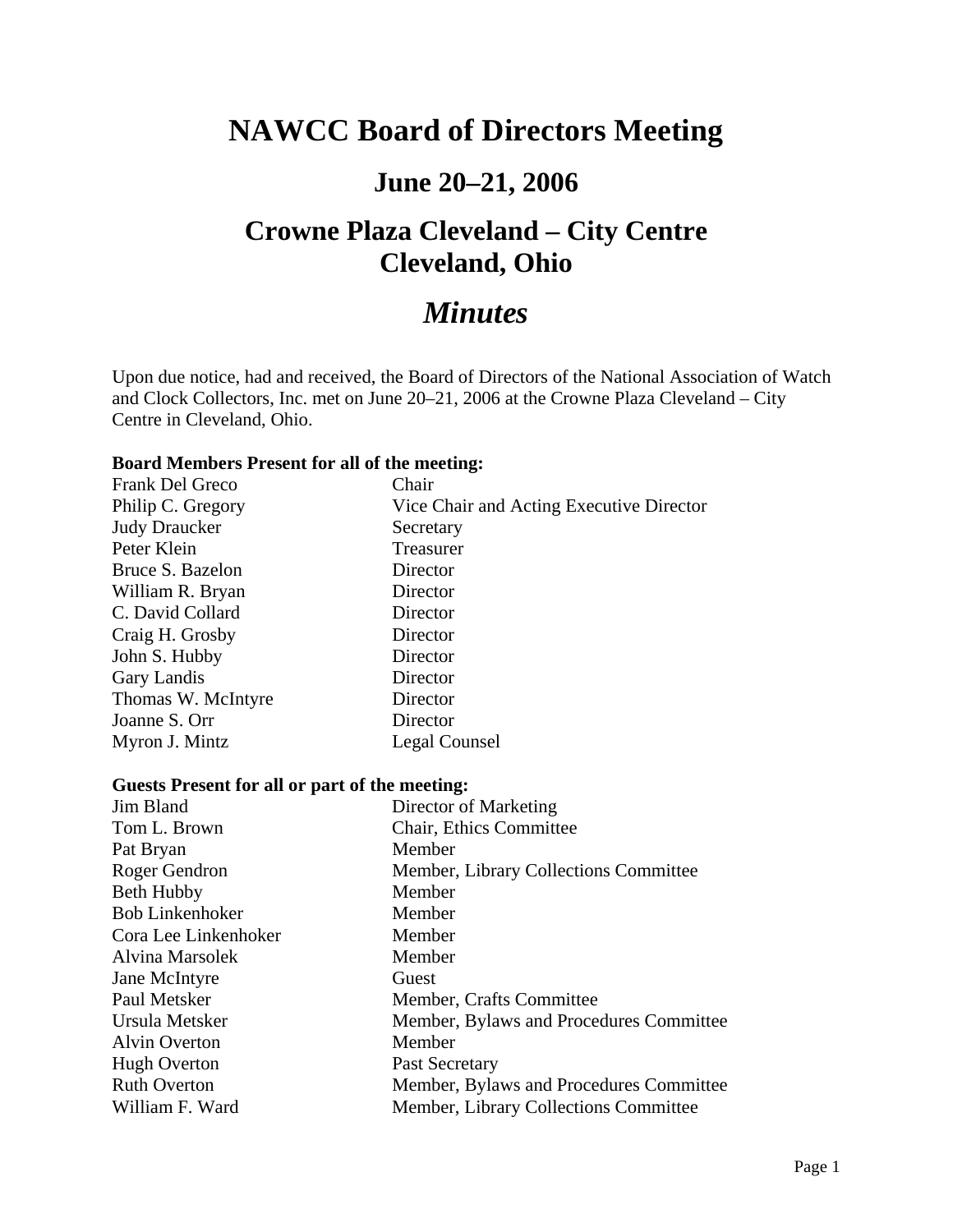### **Call to Order – Tuesday, June 20, 2006**

With a quorum established, Chair Frank A. Del Greco called the meeting of the Board of the National Association of Watch and Clock Collectors, Inc. to order at 8:35 a.m. The Chair welcomed those present. Introductions were made individually by Members of the Board and guests present.

Chair Del Greco stated the procedures for the meeting, announced the schedule for the day, reviewed the agenda, and stated that guests would have the opportunity to speak to the Board at the end of the meeting.

### **Executive Director's Report: Gregory**

Acting Executive Director Philip C. Gregory gave an update on Headquarters activities. Chair Del Greco noted for the record that former Executive Director Stuckert's report was received and distributed with the Agenda materials.

**MOTION:** Made by Director Bazelon, Seconded by Director McIntyre: To suspend the rules for untimely submission of agenda items in order to consider a motion regarding employee sick/personal leave. Motion approved. Voting yea: Bazelon, Bryan, Collard, Draucker, Gregory, Grosby, Hubby, Klein, Landis, McIntyre, Orr. Voting nay: None.

**MOTION:** Made by Vice Chair Gregory, Seconded by Director Landis: That the employee benefit of sick leave/personal leave of two weeks each year be changed to two weeks of sick leave and 16 hours of personal leave per year. The sick leave is to require a doctor's verification if more than three days in a row are taken. The sick leave will accrue if not taken each year. When the employee terminates, a maximum of four weeks accumulated sick leave pay will be paid. Personal leave will not carry over from year to year. All new employees will be governed by this provision. Existing employees may elect to be governed by this new policy or remain under the old one. This selection may be made only one time.

**MOTION:** Made by Treasurer Klein, Seconded by Director Bazelon: To end discussion and call for the vote on the motion. Motion approved. Voting yea: Bazelon, Collard, Gregory, Grosby, Klein, Landis, McIntyre, Orr. Voting nay: Bryan, Draucker, Hubby.

Vote on the main motion: Motion failed. Voting yea: Bazelon, Gregory, Klein, Landis, McIntyre. Voting nay: Bryan, Collard, Draucker, Grosby, Hubby, Orr.

**MOTION:** Made by Treasurer Klein, Seconded by Director McIntyre: To suspend the rules for untimely submission of agenda items in order to consider a motion regarding de-accession of items in the Museum. Motion approved. Voting yea: Bazelon, Bryan, Collard, Draucker, Gregory, Grosby, Hubby, Klein, Landis, McIntyre, Orr. Voting nay: None.

**MOTION:** Made by Director Collard, Seconded by Director Grosby: That items to be deaccessioned from the NAWCC Museum adhere to the same standards for de-accession dictated by the Pennsylvania Historical Museum Commission as stated in the Administrative Code of 1929, as amended. Motion approved. Voting yea: Bazelon, Bryan, Collard, Draucker, Gregory, Grosby, Hubby, Klein, Landis, McIntyre, Orr. Voting nay: None.

A recess was called at 10:50 a.m.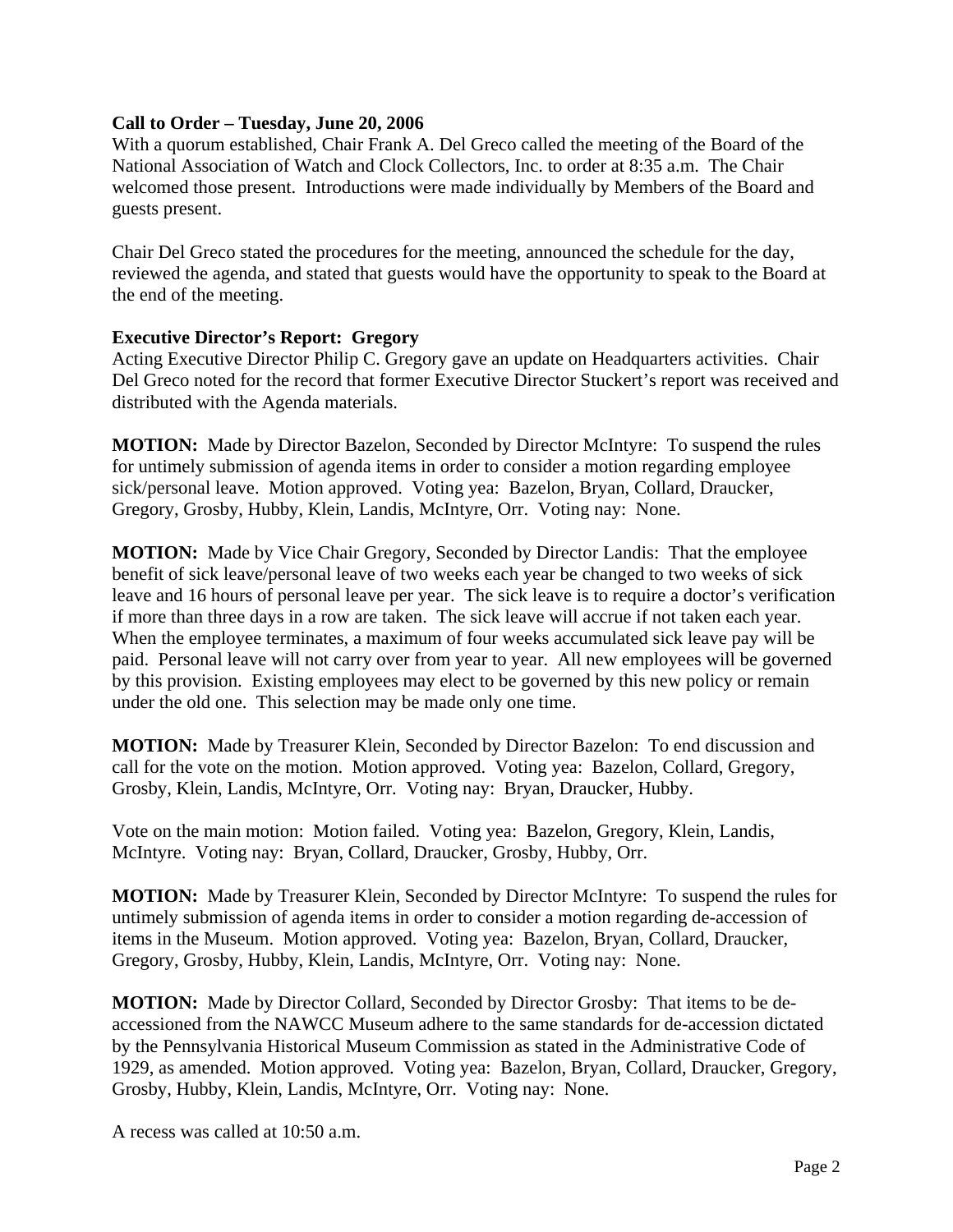The meeting was reconvened at 11:00 a.m.

**MOTION:** Made by Treasurer Klein, Seconded by Director Bryan: To suspend the rules for untimely submission of agenda items in order to consider a motion regarding surplus materials in the School of Horology. Motion approved. Voting yea: Bazelon, Bryan, Collard, Draucker, Gregory, Grosby, Hubby, Klein, Landis, McIntyre, Orr. Voting nay: None.

**MOTION:** Made by Director Bazelon, Seconded by Director Landis: That the Acting Executive Director be empowered to dispose of surplus equipment and materials located at the School of Horology to the best advantage of NAWCC programs and that he report the results of such sales and dispositions to the Board of Directors. Motion approved. Voting yea: Bazelon, Bryan, Collard, Draucker, Gregory, Grosby, Hubby, Klein, Landis, McIntyre. Voting nay: Orr.

A recess was called at 12:15 p.m.

The meeting was reconvened at 1:00 p.m.

### **Treasurer's Report: Klein**

Treasurer Klein gave a report on the financial condition of the Association. He stated that the audit reports have been received from the audit firm, Trout Ebersole and Groff, Certified Public Accountants and have been distributed to the Board members.

### **Committee Reports**

Chair Del Greco requested that the minutes reflect that the Reports of the Committee Chairs have been received and will be published in the 'State of the Association' in the October 2006 issue of the NAWCC Bulletin.

**MOTION:** Made by Director Hubby, Seconded by Director Landis: That Staff base salaries for fiscal year 2007 not be increased; however, that a lump sum bonus be provided to be paid in December 2006, the amount if any to be determined based on actual financial results through September 2006. Motion approved: Voting yea: Bazelon, Bryan, Collard, Draucker, Gregory, Grosby, Hubby, Klein, Landis, McIntyre, Orr. Voting nay: None.

**REPORT ON STATUS OF MEMBER CODE OF CONDUCT:** Directors Bryan and Hubby reported that the proposed Member Code of Conduct is unenforceable as written and that the document needs further consideration. Directors Hubby, Bazelon and Landis agreed to prepare a draft for distribution by September 30, 2006.

**MOTION:** Made by Secretary Draucker, Seconded by Director Collard: The Board has determined that in order to avoid any appearance of impropriety, a Field Suitcase Workshop Instructor or member of the immediate family of such Instructor who is elected or appointed to the Board shall be ineligible to continue as a compensated Field Suitcase Instructor (other than the reimbursement of ordinary and necessary expenses); provided, however, the continuation of such services shall be permitted for a period not to exceed twelve (12) months by a determination of no less than two thirds (2/3) of Board members eligible to vote that such services are necessary and exclusively in the best interests of the association and its members. Motion approved: Voting yea: Bazelon, Bryan, Collard, Draucker, Grosby, Klein, Landis, McIntyre. Voting nay: None. The following Board Members recused themselves: Gregory, Hubby, Orr.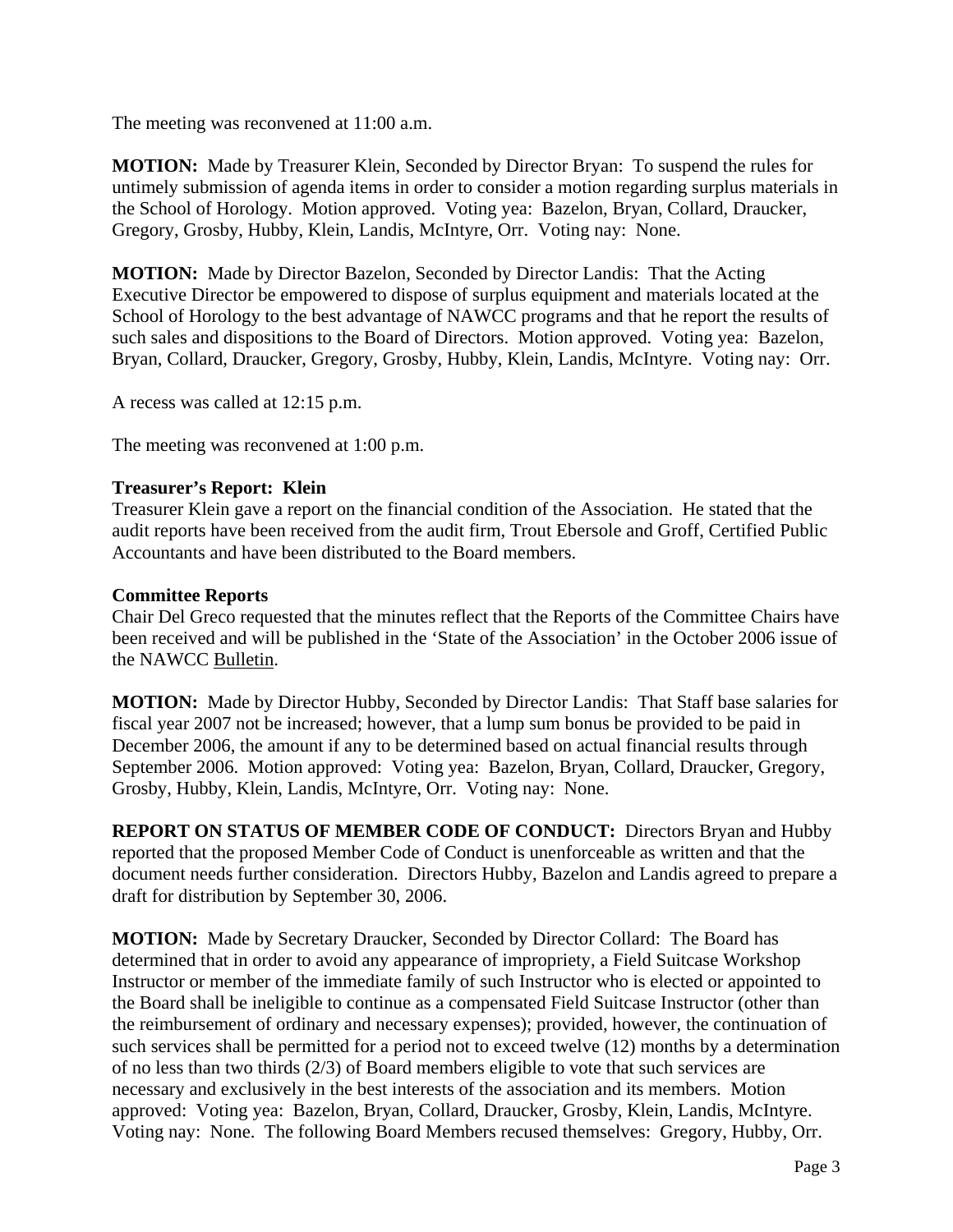**MOTION:** Made by Secretary Draucker, Seconded by Director Bazelon: Moved that it has been determined that the continuation of Philip C. Gregory's services as a Field Suitcase Workshop Instructor until June 21, 2007, are necessary and exclusively in the best interests of the Association and its Members. Motion approved. Voting yea: Bazelon, Bryan, Collard, Draucker, Grosby, Klein, Landis, McIntyre. Voting nay: None. The following Board Members recused themselves: Gregory, Hubby, Orr.

**MOTION:** Made by Secretary Draucker, Seconded by Director Bazelon: Move that it has been determined that the continuation of John S. Hubby's services as a Field Suitcase Workshop Instructor until June 21, 2007, are necessary and exclusively in the best interests of the association and its Members. Motion approved. Voting yea: Bazelon, Bryan, Collard, Draucker, Grosby, Klein, Landis, McIntyre. Voting nay: None. The following Board Members recused themselves: Gregory, Hubby, Orr.

**MOTION:** Made by Secretary Draucker, Seconded by Treasurer Klein: Moved that it has been determined that the continuation of George E. Orr's services as a Field Suitcase Workshop Instructor until June 21, 2007, are necessary and exclusively in the best interests of the Association and its Members. Motion approved. Voting yea: Bazelon, Bryan, Collard, Draucker, Grosby, Klein, Landis, McIntyre. Voting nay: None. The following Board Members recused themselves: Gregory, Hubby, Orr.

A recess was called at 2:45 p.m.

The meeting was reconvened at 3:00 p.m.

**MOTION:** Made by Director Hubby, Seconded by Director Bazelon: That the Board approve proposed Operations Procedures for the Nominating and Elections Committee. Motion approved. Voting yea: Bazelon, Bryan, Collard, Draucker, Gregory, Grosby, Hubby, Klein, Landis, McIntyre, Orr. Voting nay: None.

**MOTION:** Made by Director Hubby, Seconded by Director McIntyre: That NAWCC adopt a policy of equalization of membership dues, effective July 1, 2006, for all members worldwide, by establishing uniform annual dues of US \$65.00 for Regular Membership, with delivery of the Bulletin and Mart publications by normal post. Charges for air mail or other delivery to remain unchanged. Motion approved. Voting yea: Bazelon, Bryan, Collard, Draucker, Grosby, Hubby, Klein, Landis, McIntyre, Orr. Voting nay: Gregory.

Chair Del Greco requested an Executive Session for (1) the purpose of discussing the strategy for filling the Executive Director position and (2) a personnel matter.

**MOTION:** Made by Director Landis, Seconded by Secretary Draucker that the Board meet in Executive Session. Motion approved: Voting yea: Bazelon, Bryan, Collard, Draucker, Gregory, Grosby, Hubby, Klein, Landis, McIntyre, Orr. Voting nay: None.

The Executive Session was called at 4:00 p.m.

The meeting was reconvened at 5:30 p.m.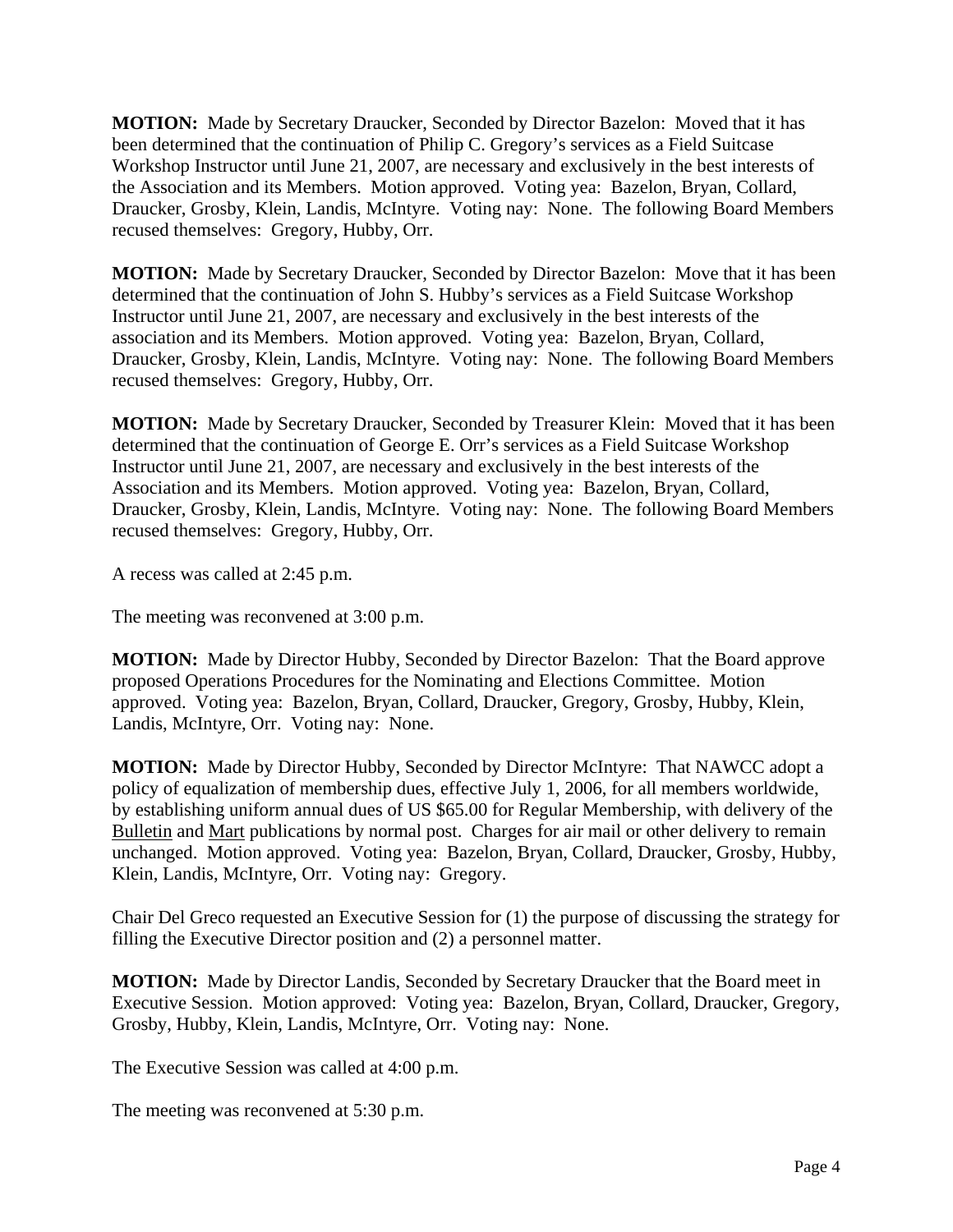Chair Del Greco reported that no action was taken in the Executive Session and that a motion would follow.

**MOTION:** Made by Director Collard, Seconded by Treasurer Klein: That the NAWCC initiate a search for a new Executive Director using the plan put forth by the Search Committee. Motion approved: Voting yea: Bazelon, Bryan, Collard, Del Greco, Draucker, Gregory, Grosby, Hubby, Klein, Landis, McIntyre, Orr. Voting nay: None.

\_\_\_\_\_\_\_\_\_\_\_\_\_\_\_\_\_\_\_\_\_\_\_\_\_\_\_\_\_\_\_\_\_\_\_\_\_\_\_\_

A recess was called at 5:40 p.m. Chair Del Greco announced the Recess Session would reconvene at 8:30 a.m. on Wednesday, June 21, 2006.

### **Call to Order – Tuesday, June 21, 2006**

With a quorum established, Chair Frank A. Del Greco called the meeting of the Board of the National Association of Watch and Clock Collectors, Inc. to order at 8:35 a.m. The Chair welcomed those present.

Chair Del Greco stated the procedures for the meeting and announced that guests would have the opportunity to speak to the Board at the end of the meeting.

**MOTION:** Made by Vice Chair Gregory, Seconded by Director Landis: To suspend the rules for untimely submission of agenda items in order to consider a motion regarding the employee sick leave/personal leave policy. Motion approved. Voting yea: Bazelon, Bryan, Collard, Draucker, Gregory, Grosby, Hubby, Klein, Landis, McIntyre, Orr. Voting nay: None.

**MOTION:** Made by Vice Chair Gregory, Seconded by Director Landis: That the employee benefit of sick leave/personal leave of 80 hours each year be changed to 80 hours of sick leave and 16 hours of personal leave per year. The sick leave is to require a doctor's verification if more than three days in a row are taken. The sick leave will accrue up to a maximum of 500 hours if not taken each year. Personal leave will not carry over from year to year. All employees will be governed by this provision. Existing employees will retain their accrued sick leave. Accrued sick leave shall not be paid upon termination of employment. Motion approved. Voting yea: Bazelon, Bryan, Collard, Gregory, Grosby, Hubby, Klein, Landis, McIntyre. Voting nay: Draucker, Orr.

**MOTION:** Made by Director Hubby, Seconded by Director Landis: That the Board meet in Executive Session for the purpose of discussing the Lifetime Membership structure. Motion approved. Voting yea: Bazelon, Bryan, Collard, Draucker, Gregory, Grosby, Hubby, Klein, Landis, McIntyre, Orr. Voting nay: None.

An Executive Session was called at 9:20 a.m.

The meeting reconvened at 10:15 a.m. Chair Del Greco reported that no action was taken in the Executive Session and that a motion would follow.

A recess was called at 10:15 a.m.

The meeting reconvened at 10:30 a.m.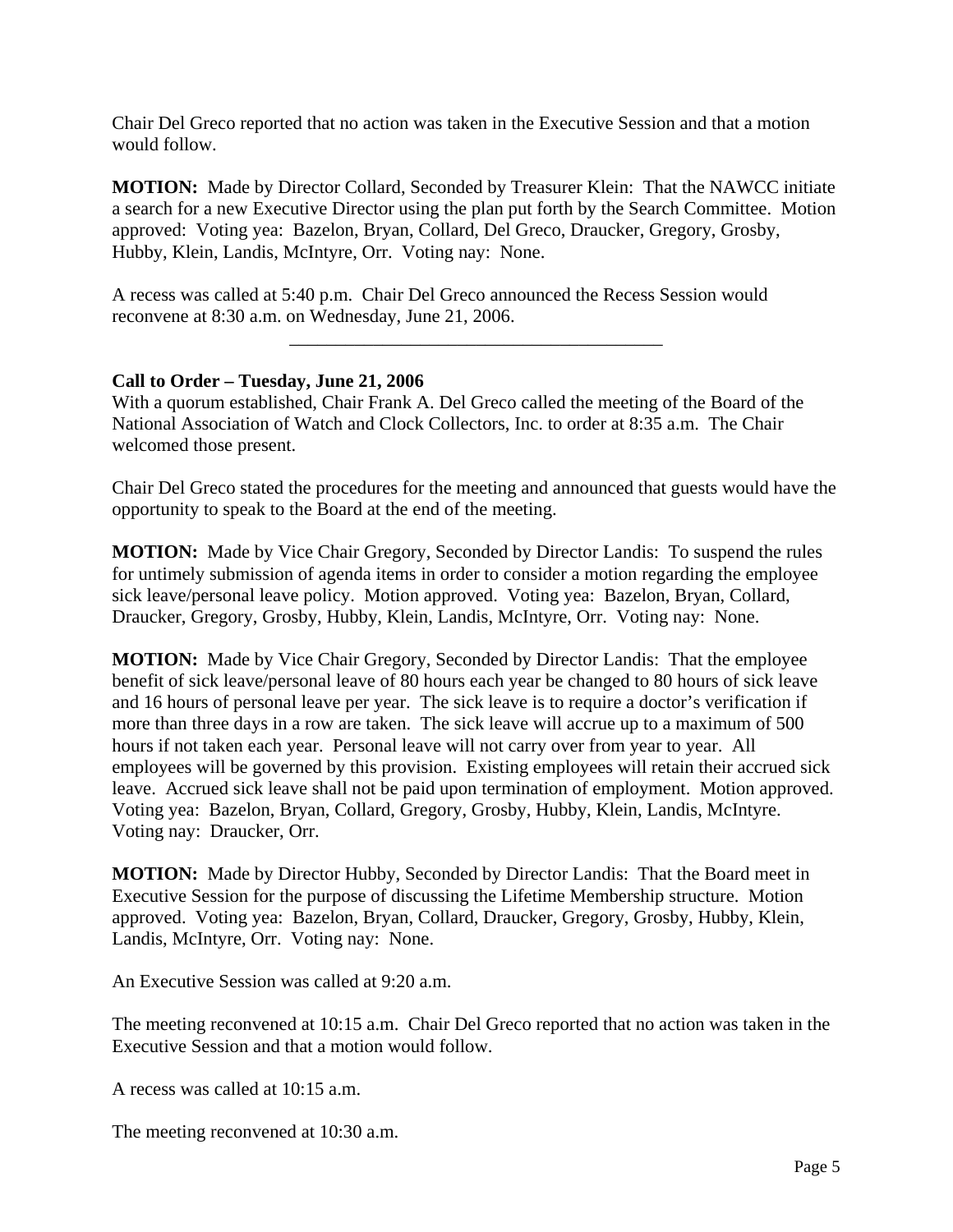**MOTION:** Made by Treasurer Klein, Seconded by Director Grosby: That, effective immediately, a Lifetime Membership Fee shall be increased to \$5,000 and the minimum age for eligibility shall be fifty (50) years of age. This policy will apply to new Lifetime Membership applicants. Motion approved. Voting yea: Bazelon, Bryan, Collard, Draucker, Gregory, Grosby, Hubby, Klein, Landis, McIntyre, Orr. Voting nay: None.

A recess was called at 10:50 a.m.

An informal session was held to discuss strategies regarding various Association matters.

The meeting reconvened at 3:55 p.m.

**MOTION:** Made by Secretary Draucker, Seconded by Director Bryan: That the Board meet in Executive Session with Ethics Chair Tom L. Brown to discuss an Ethics matter. Motion approved. Voting yea: Bazelon, Bryan, Collard, Draucker, Gregory, Grosby, Hubby, Klein, Landis, McIntyre, Orr. Voting nay: None.

Chair Del Greco announced that Member Noel Rioux (membership number 094842) was the subject of the Ethics complaint, that he had been given due process, that a request to attend the Executive Session was given him by certified mail return receipt requested, and that no response was received from Mr. Rioux.

An Executive Session was called at 4:00 p.m.

The meeting reconvened at 4:20 p.m. Chair Del Greco reported that no action was taken in the Executive Session and that a motion would follow.

**MOTION:** Made by Secretary Draucker, Seconded by Director McIntyre: That member Noel Rioux (membership number 094842) be expelled from the Association as of June 21, 2006, with no right to rejoin. Motion approved. Voting yea: Bazelon, Bryan, Collard, Draucker, Gregory, Grosby, Hubby, Klein, Landis, McIntyre, Orr. Voting nay: None.

**MOTION:** Made by Director Collard, Seconded by Director Hubby: To suspend the rules for untimely submission of agenda items in order to consider a motion regarding software needs. Motion approved. Voting yea: Bazelon, Bryan, Collard, Draucker, Gregory, Grosby, Hubby, Klein, Landis, McIntyre, Orr. Voting nay: None.

**MOTION:** Made by Director Collard, Seconded by Director Landis: That the NAWCC develop a plan by September 30, 2006 to determine its software needs, including a cost analysis, for the purposes of membership, accounting, meeting registration and other functions. The results of the cost analysis will be made publicly available to the membership. The purpose of this software platform will be to facilitate communication and the provision of member services at the chapter, regional and national level. Motion approved. Voting yea: Bazelon, Bryan, Collard, Draucker, Gregory, Grosby, Hubby, Klein, Landis, McIntyre, Orr. Voting nay: None.